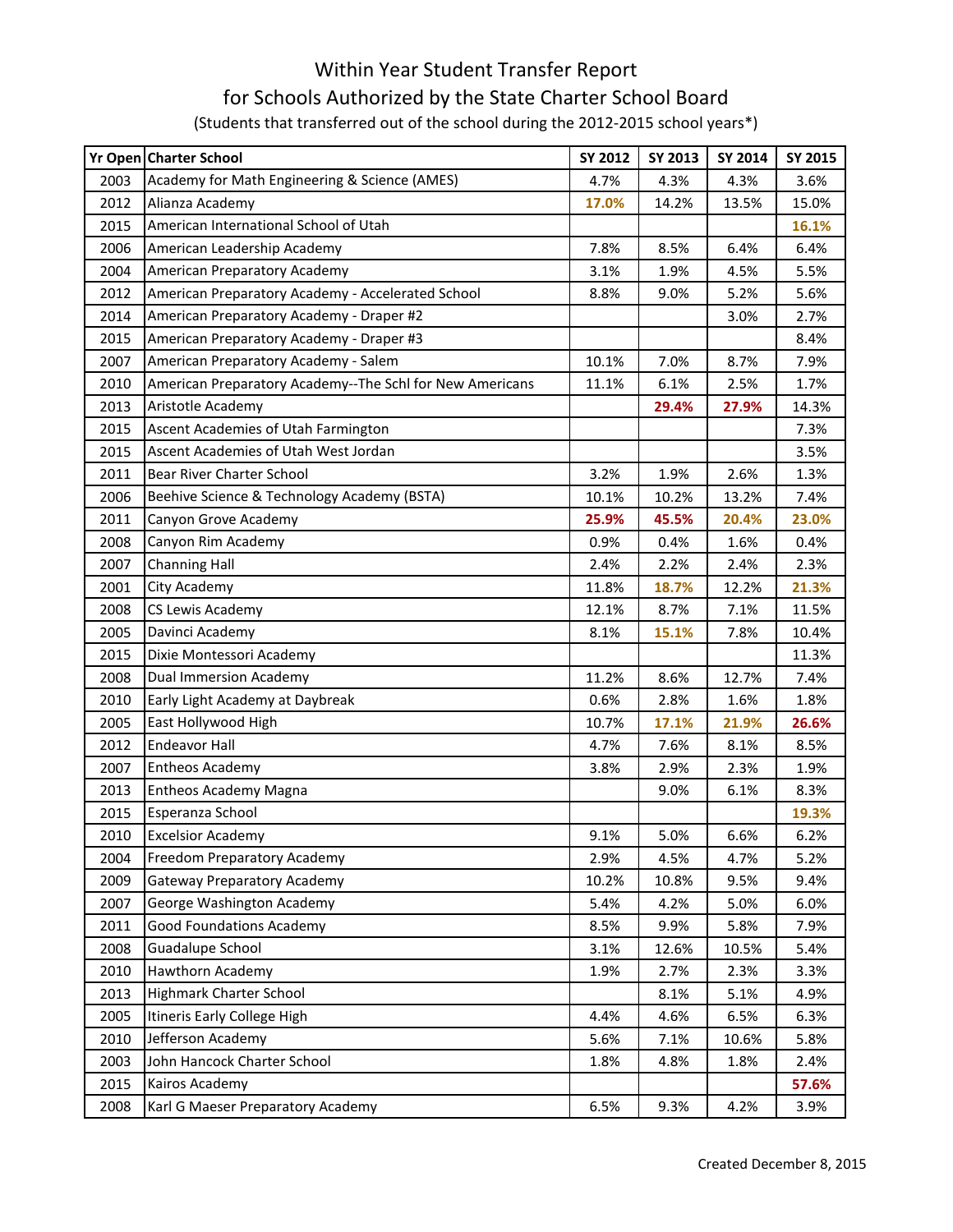## Within Year Student Transfer Report for Schools Authorized by the State Charter School Board (Students that transferred out of the school during the 2012-2015 school years\*)

|      | Yr Open Charter School                             | SY 2012 | SY 2013 | SY 2014 | SY 2015 |
|------|----------------------------------------------------|---------|---------|---------|---------|
| 2007 | Lakeview Academy                                   | 3.9%    | 5.0%    | 5.7%    | 4.4%    |
| 2014 | Leadership Learning Academy                        |         |         | 9.3%    | 9.3%    |
| 2007 | Legacy Preparatory Academy                         | 5.6%    | 5.2%    | 5.2%    | 3.5%    |
| 2006 | Lincoln Academy                                    | 2.4%    | 4.1%    | 5.1%    | 3.3%    |
| 2014 | Mana Academy Charter School                        |         |         | 13.3%   | 20.5%   |
| 2011 | Maria Montessori Academy                           | 6.8%    | 6.4%    | 5.9%    | 6.6%    |
| 2009 | Merit College Preparatory Academy                  | 7.8%    | 12.1%   | 5.8%    | 1.8%    |
| 2005 | Moab Charter School                                | 13.4%   | 5.4%    | 2.0%    | 13.5%   |
| 2007 | Monticello Academy                                 | 4.5%    | 3.6%    | 2.3%    | 2.2%    |
| 2010 | Mountain Heights Academy                           | 21.8%   | 25.4%   | 21.4%   | 19.1%   |
| 2015 | Mountain West Montessori Academy                   |         |         |         | 8.4%    |
| 2007 | Mountainville Academy                              | 4.5%    | 4.9%    | 3.9%    | 3.7%    |
| 2006 | Navigator Pointe Academy                           | 0.6%    | 1.5%    | 3.0%    | 2.0%    |
| 2005 | No Ut Acad for Math Engineering & Science (NUAMES) | 4.4%    | 5.3%    | 4.2%    | 5.1%    |
| 2007 | Noah Webster Academy                               | 3.8%    | 7.1%    | 5.1%    | 6.8%    |
| 2005 | North Davis Preparatory Academy                    | 5.2%    | 4.1%    | 5.1%    | 5.5%    |
| 2006 | North Star Academy                                 | 0.9%    | 1.9%    | 1.0%    | 1.9%    |
| 2006 | <b>Odyssey Charter School</b>                      | 7.7%    | 7.5%    | 4.8%    | 5.7%    |
| 2004 | Ogden Preparatory Academy                          | 6.5%    | 4.5%    | 3.7%    | 4.2%    |
| 2013 | Pacific Heritage Academy                           |         | 36.7%   | 16.5%   | 15.4%   |
| 2007 | Paradigm High School                               | 5.6%    | 10.2%   | 6.9%    | 8.7%    |
| 2000 | Pinnacle Canyon Academy                            | 7.8%    | 9.7%    | 11.3%   | 11.5%   |
| 2013 | Pioneer High School for the Performing Arts        |         | 15.2%   | 21.0%   | 23.7%   |
| 2013 | Promontory School of Expeditionary Learning        |         | 3.6%    | 3.1%    | 1.0%    |
| 2009 | Providence Hall                                    | 2.2%    | 1.6%    | 3.2%    | 4.7%    |
| 2009 | Quest Academy                                      | 8.7%    | 3.3%    | 5.6%    | 5.1%    |
| 2005 | Ranches Academy                                    | 4.8%    | 5.7%    | 3.1%    | 3.7%    |
| 2006 | Reagan Academy                                     | 1.7%    | 1.7%    | 2.5%    | 2.8%    |
| 2007 | Renaissance Academy                                | 5.6%    | 4.7%    | 4.6%    | 4.3%    |
| 2009 | Rockwell Charter High School                       | 13.0%   | 10.3%   | 10.4%   | 10.8%   |
| 2004 | Salt Lake Arts Academy                             | 2.3%    | 1.0%    | 1.8%    | 1.0%    |
| 2015 | Scholar Academy                                    |         |         |         | 9.3%    |
| 2000 | Soldier Hollow Charter School                      | 5.6%    | 10.0%   | 7.9%    | 8.3%    |
| 2007 | Spectrum Academy                                   | 8.5%    | 4.3%    | 7.2%    | 5.6%    |
| 2015 | Spectrum Academy - Pleasant Grove                  |         |         |         | 17.2%   |
| 2005 | Summit Academy                                     | 1.1%    | 0.6%    | 1.4%    | 2.4%    |
| 2015 | Summit Academy - Bluffdale Campus                  |         |         |         | 10.6%   |
| 2011 | Summit Academy High School                         | 9.7%    | 9.6%    | 11.9%   | 8.3%    |
| 2007 | <b>Syracuse Arts Academy</b>                       | 3.0%    | 2.7%    | 4.4%    | 1.7%    |
| 2003 | Thomas Edison - North                              | 8.3%    | 3.6%    | 3.3%    | 3.5%    |
| 2009 | Thomas Edison - South                              | 8.9%    | 3.7%    | 5.8%    | 6.0%    |
| 2003 | <b>Timpanogos Academy</b>                          | 1.5%    | 1.3%    | 4.1%    | 3.2%    |